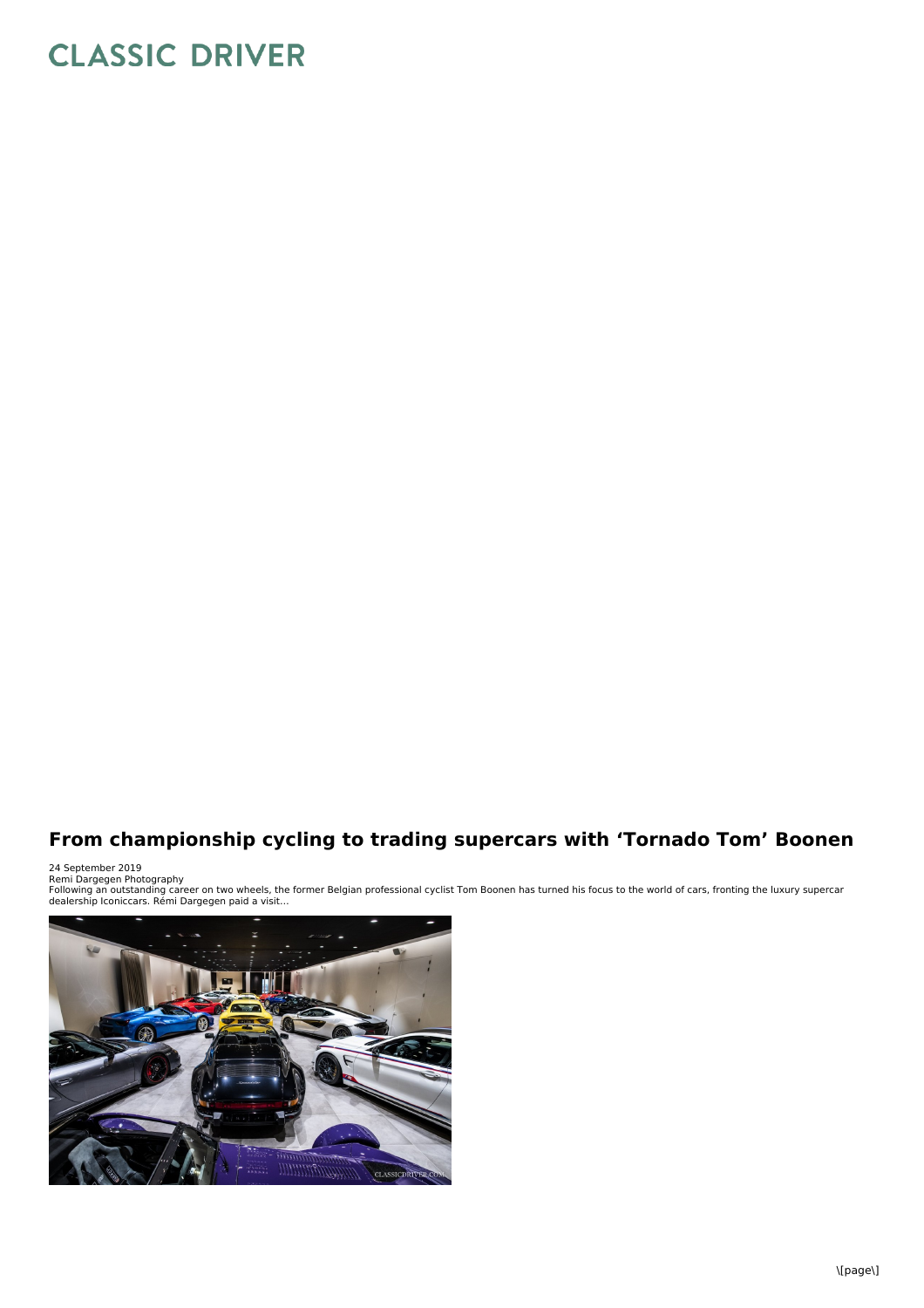

'Tornado Tom' Boonen is something of a national treasure in Belgium thanks to his heroic cycling career, during which he notched up countless victories including four in the gruelling Paris-Roubaix and three in the equally challenging Tour of Flanders.

After 15 years in the saddle, Boonen retired from professional cycling in 2015. But being an elite athlete, he couldn't simply 'switch off' his competitive gene. Nope, he decided<br>to pursue another of his passions instead a month later.



"Cars and motorsport have always been two of my main interests in life," Boonen tells us during our visit to <u>[Iconiccars](https://www.classicdriver.com/en/dealer/iconiccarsbe?)</u>, the swish new supercar dealership he founded in Tienen,<br>Belgium, together with Joeri Vanhumbeek, CE

"I loved competing in the Fun Cup, and I've done more than 50 races since then. Motorsport motivates me to keep fit and is one of the activities in which Ifind joy nowadays. It's difficult to compare racing bicycles and cars – all I can say is that they both give me a chance to express myself."





Founding Iconiccars was a natural progression for Boonen, who's appreciated and enjoyed exotic road cars ever since buying a Chevrolet Corvette Z06 early on in his cycling<br>career. It's fair to say a majority of the cars in

Boonen explains that the onus of Iconiccars' inventory is on ultra-rare supercars and hypercars, those machines that stir the greatest emotions in him and, in turn, his customers. The proof is in the pudding and during our visit, there are three sensational cars we confess to having never even seen in the metal before: a gorgeous yellow<br>Ferrari Sergio, one of six built, an aggressive Ital